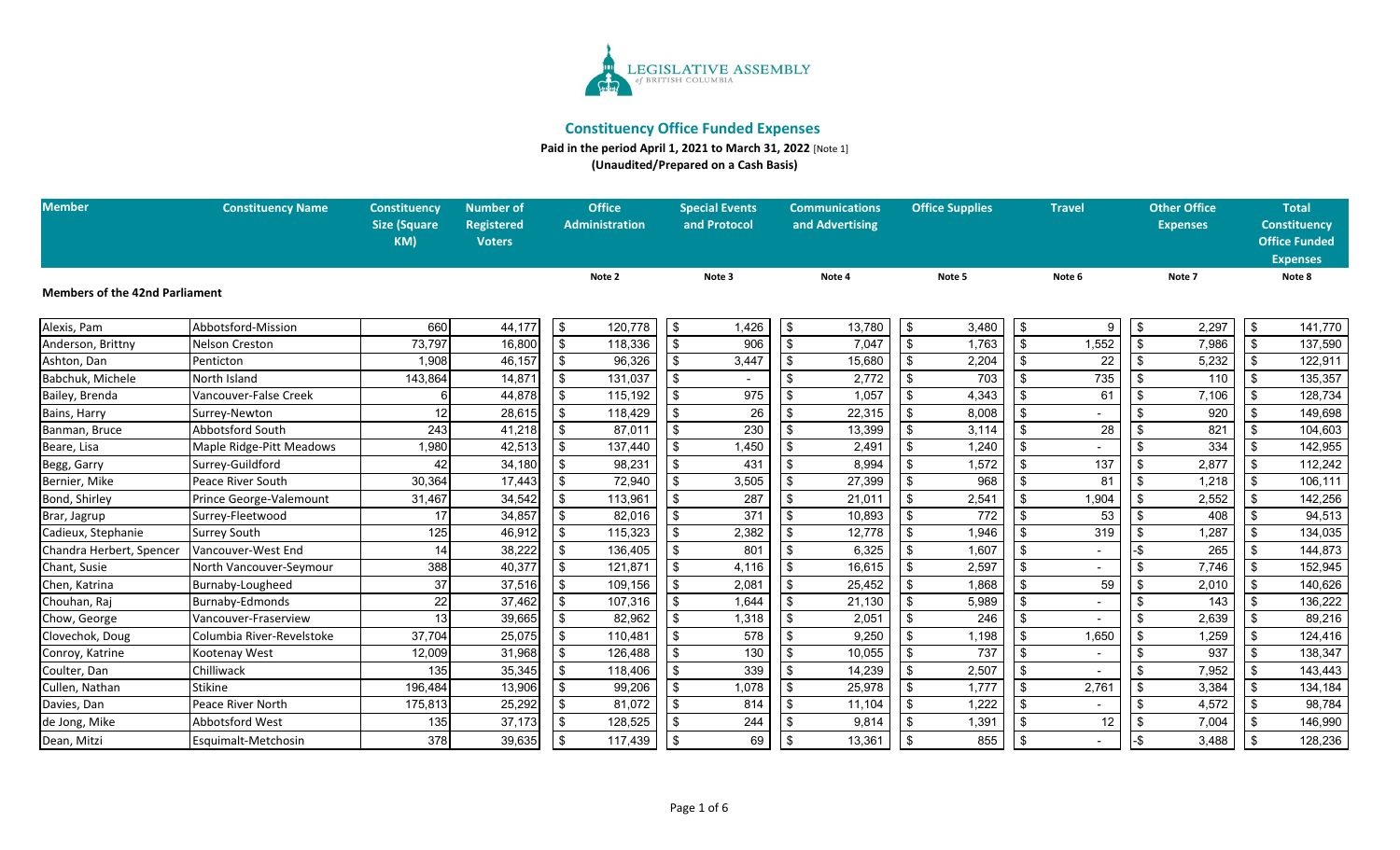

**Paid in the period April 1, 2021 to March 31, 2022** [Note 1]

**(Unaudited/Prepared on a Cash Basis)**

| <b>Member</b>      | <b>Constituency Name</b> | <b>Constituency</b> | <b>Number of</b> | <b>Office</b> |                       | <b>Special Events</b>     |       | <b>Communications</b> |                 | <b>Office Supplies</b> |        | <b>Travel</b>             |     | <b>Other Office</b> |                 | <b>Total</b>              |                      |
|--------------------|--------------------------|---------------------|------------------|---------------|-----------------------|---------------------------|-------|-----------------------|-----------------|------------------------|--------|---------------------------|-----|---------------------|-----------------|---------------------------|----------------------|
|                    |                          | <b>Size (Square</b> | Registered       |               | <b>Administration</b> | and Protocol              |       |                       | and Advertising |                        |        |                           |     |                     | <b>Expenses</b> |                           | <b>Constituency</b>  |
|                    |                          | KM)                 | <b>Voters</b>    |               |                       |                           |       |                       |                 |                        |        |                           |     |                     |                 |                           | <b>Office Funded</b> |
|                    |                          |                     |                  |               |                       |                           |       |                       |                 |                        |        |                           |     |                     |                 |                           | <b>Expenses</b>      |
|                    |                          |                     |                  |               | Note 2                | Note 3                    |       | Note 4                |                 | Note 5                 |        | Note 6                    |     | Note 7              |                 |                           | Note 8               |
| D'Eith, Bob        | Maple Ridge-Mission      | 393                 | 44,242           | \$            | 124,010               | \$                        | 927   | \$                    | 13,181          | $\sqrt{3}$             | 887    | \$                        | 64  | \$                  | 1,535           | \$                        | 140,604              |
| Dix, Adrian        | Vancouver-Kingsway       |                     | 37,820           | \$            | 129,275               | $\sqrt[6]{\frac{1}{2}}$   | 833   | $\sqrt[6]{2}$         | 6,184           | - \$                   | 824    | \$                        |     | \$                  | 3,188           | \$                        | 140,304              |
| Doerkson, Lorne    | Cariboo-Chilcotin        | 44,512              | 24,183           | \$            | 98,401                | $\overline{\mathbf{3}}$   | 1,994 | \$                    | 28,291          | \$                     | 1,988  | $\overline{\mathbf{s}}$   | 662 | \$                  | 4,999           | \$                        | 136,335              |
| Donnelly, Fin      | Coquitlam-Burke Mountain | 620                 | 36,812           | \$            | 115,393               | $\overline{\mathbf{3}}$   | 966   | \$                    | 9,219           | -\$                    | 3,408  | $\overline{\mathfrak{s}}$ |     | \$.                 | 1,168           | \$                        | 130,154              |
| Dykeman, Megan     | Langley East             | 186                 | 49,075           | -\$           | 116,956               | $\overline{\mathbf{e}}$   | 2,247 | \$                    | 7,675           | -\$                    | 9,451  | \$                        |     |                     | 3,509           | \$                        | 139,838              |
| Eby, David         | Vancouver-Point Grey     | 42                  | 39,404           | \$            | 118,586               | $\overline{\mathbf{s}}$   | 5,002 | \$                    | 4,311           |                        | 288    |                           |     |                     | 4,011           | \$                        | 132,198              |
| Elmore, Mable      | Vancouver-Kensington     |                     | 38,411           | \$            | 165,957               | \$                        | 42    |                       | 532             |                        | 135    | \$                        |     | \$.                 |                 | \$                        | 166,404              |
| Farnworth, Mike    | Port Coquitlam           | 35                  | 41,430           |               | 126,817               | $\overline{\mathbf{s}}$   | 624   | \$                    | 6,224           |                        | 337    |                           |     |                     | 2,994           | \$                        | 136,996              |
| Fleming, Rob       | Victoria-Swan Lake       | 18                  | 39,374           |               | 129,258               | $\overline{\mathbf{3}}$   |       | \$                    | 10,916          |                        | 3,980  | \$                        |     |                     | 3,033           | \$                        | 147,187              |
| Furstenau, Sonia   | Cowichan Valley          | 1,685               | 46,653           |               | 144,339               | $\overline{\mathbf{3}}$   | 150   | \$                    | 2,847           |                        | 587    |                           | 638 |                     | 980             | \$                        | 149,541              |
| Glumac, Rick       | Port Moody-Coquitlam     | 85                  | 38,209           |               | 102,257               | $\sqrt[6]{\frac{1}{2}}$   | 451   | \$                    | 15,585          |                        | 657    |                           |     |                     | 4,427           | \$                        | 123,377              |
| Greene, Kelly      | Richmond-Steveston       | 30                  | 34,774           |               | 96,143                | \$                        | 350   | \$                    | 11,540          | \$                     | 5,805  |                           | 77  | \$                  | 203             | \$                        | 114,118              |
| Halford, Trevor    | Surrey-White Rock        | 68                  | 42,483           |               | 85,253                | $\sqrt[6]{3}$             | 3,040 | \$                    | 9,242           |                        | 12,693 | \$                        |     |                     | 12,981          | \$                        | 123,209              |
| Heyman, George     | Vancouver-Fairview       |                     | 44,736           |               | 142,830               | $-$ \$                    | 2,922 | \$                    | 2,101           | \$                     | 56     | \$                        |     | \$                  | 748             | \$                        | 142,813              |
| Horgan, John       | Langford-Juan de Fuca    | 2,447               | 42,860           |               | 145,737               | $\mathfrak{s}$            | 173   | \$                    | 6,287           | -\$                    | 453    | -\$                       |     | \$                  | 1,357           | \$                        | 154,007              |
| Kahlon, Ravi       | Delta North              | 32                  | 36,330           | \$            | 118,881               | $\sqrt[6]{\frac{1}{2}}$   | 1,548 | \$                    | 10,846          | \$                     | 7,542  |                           |     |                     | 2,448           | $\sqrt[6]{3}$             | 141,265              |
| Kang, Anne         | Burnaby-Deer Lake        | 14                  | 34,717           |               | 98,566                | $\sqrt[6]{3}$             | 1,224 | \$                    | 17,150          |                        | 12,156 |                           | 14  | \$                  | 3,145           | \$                        | 132,255              |
| Kirkpatrick, Karin | West Vancouver-Capilano  | 80                  | 38,335           |               | 92,912                | $\sqrt[6]{\frac{1}{2}}$   | 637   | \$                    | 8,372           | \$                     | 5,932  | \$                        |     | \$.                 | 2,025           | \$                        | 109,878              |
| Kyllo, Greg        | Shuswap                  | 8,610               | 44,032           |               | 90,412                | $\mathfrak{s}$            | 1,409 | \$                    | 24,869          |                        | 4,691  | $\mathfrak{L}$            | 935 |                     | 16,263          | $\boldsymbol{\mathsf{s}}$ | 138,579              |
| Lee, Michael       | Vancouver-Langara        | 15                  | 38,002           |               | 121,984               | $\sqrt[6]{\frac{1}{2}}$   | 457   | \$                    | 5,951           | -\$                    | 1,117  | \$                        |     |                     | 59              | \$                        | 129,568              |
| Leonard, Ronna-Rae | Courtenay-Comox          | 1,584               | 44,669           | \$            | 107,132               | $\sqrt[6]{\frac{1}{2}}$   | 871   | \$                    | 10,985          | \$                     | 1,550  | -\$                       | 64  |                     | 677             | \$                        | 121,279              |
| Letnick, Norm      | Kelowna-Lake Country     | 1,165               | 49,363           | \$            | 100,370               | $\sqrt[6]{\frac{1}{2}}$   | 595   | \$                    | 25,836          |                        | 471    |                           |     |                     | 1,797           | \$                        | 129,069              |
| Lore, Grace        | Victoria-Beacon Hill     | 90                  | 47,641           |               | 107,658               | $\sqrt[6]{3}$             | 658   | \$                    | 4,715           | \$                     | 3,019  | \$                        | 31  | \$                  | 1,416           | \$                        | 117,497              |
| Ma, Bowinn         | North Vancouver-Lonsdale | 25                  | 42,378           |               | 123,287               | $\sqrt[6]{\frac{1}{2}}$   | 4,985 | \$                    | 28,103          | -\$                    | 8,070  | \$                        | 16  | \$                  | 631             | \$                        | 165,092              |
| Malcolmson, Sheila | Nanaimo                  | 458                 | 45,356           |               | 105,758               | $\boldsymbol{\mathsf{S}}$ | 1,126 | \$                    | 13,741          | -\$                    | 6,280  | \$                        |     | \$                  | 3,147           | -\$                       | 130,052              |
| Mark, Melanie      | Vancouver-Mount Pleasant | 13                  | 42.644           | \$            | 133,262               | $\sqrt[6]{\frac{1}{2}}$   | 703   | \$                    | 17,053          | \$                     | 12,444 | \$                        | 71  | \$                  | 3,343           | \$                        | 166,876              |
| Mercier, Andrew    | Langley                  | 59                  | 41,368           | \$            | 122,140               | \$                        | 108   | \$                    | 7,839           | -\$                    | 2,071  |                           |     | \$                  | 4,780           | \$                        | 136,938              |
| Merrifield, Renee  | Kelowna-Mission          | 528                 | 47,757           |               | 76,318                | \$                        | 640   | \$                    | 13,788          |                        | 1,580  | \$                        |     | \$                  | 15,058          | \$                        | 107,384              |
| Milobar, Peter     | Kamloops-North Thompson  | 21,642              | 42,438           |               | 109,875               | $\overline{\mathcal{S}}$  | 1,214 | $\overline{\$}$       | 33,888          | \$                     | 3,986  | ها                        | 26  | \$                  | 4,280           | \$                        | 153,269              |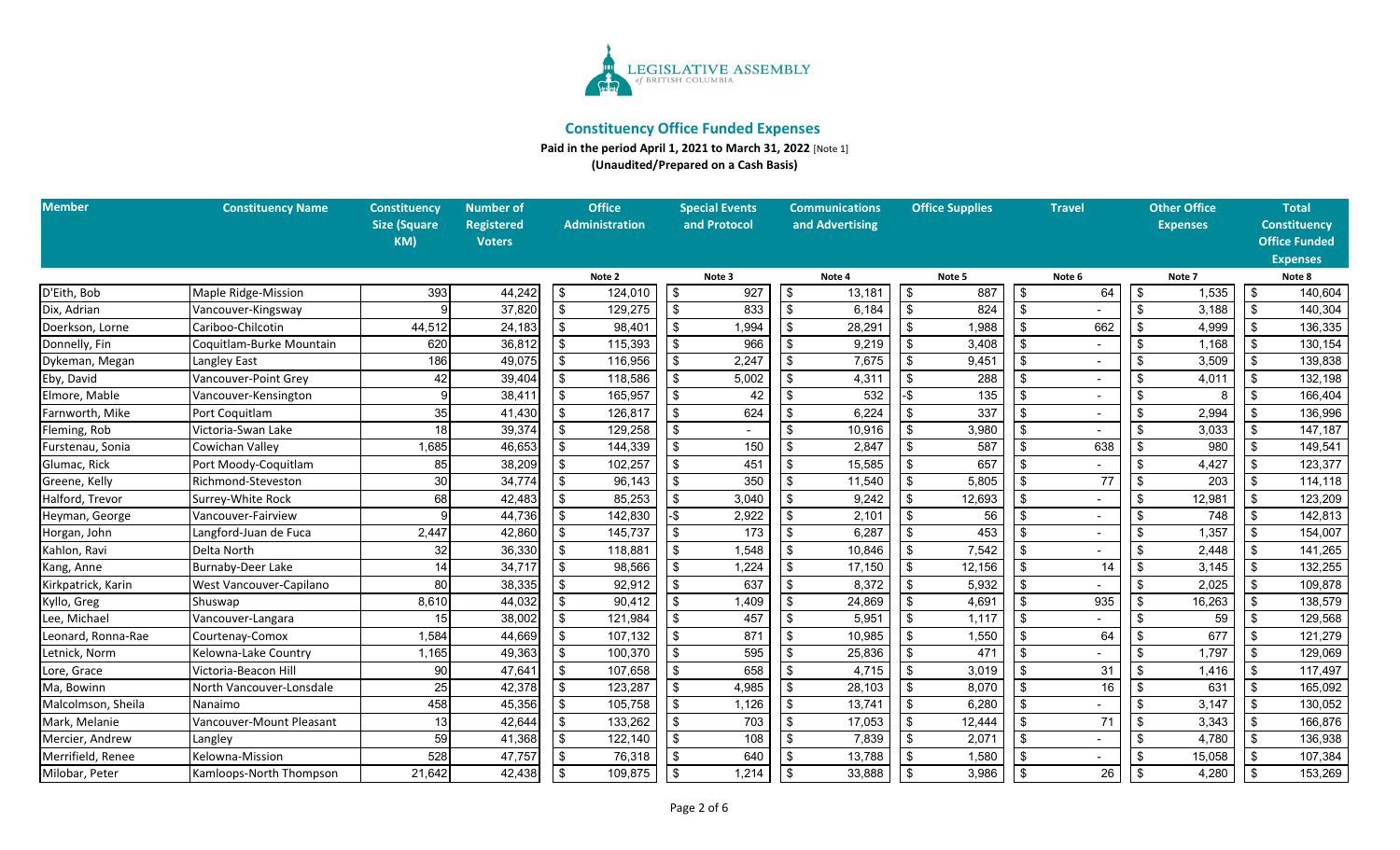

**Paid in the period April 1, 2021 to March 31, 2022** [Note 1]

**(Unaudited/Prepared on a Cash Basis)**

| <b>Member</b>     | <b>Constituency Name</b>      | <b>Constituency</b> | <b>Number of</b>  | <b>Office</b>         |         |                         | <b>Special Events</b> | <b>Communications</b> |                 | <b>Office Supplies</b> |        | <b>Travel</b>  |        | <b>Other Office</b> |                 | <b>Total</b>              |                      |
|-------------------|-------------------------------|---------------------|-------------------|-----------------------|---------|-------------------------|-----------------------|-----------------------|-----------------|------------------------|--------|----------------|--------|---------------------|-----------------|---------------------------|----------------------|
|                   |                               | <b>Size (Square</b> | <b>Registered</b> | <b>Administration</b> |         |                         | and Protocol          |                       | and Advertising |                        |        |                |        |                     | <b>Expenses</b> |                           | <b>Constituency</b>  |
|                   |                               | KM)                 | <b>Voters</b>     |                       |         |                         |                       |                       |                 |                        |        |                |        |                     |                 |                           | <b>Office Funded</b> |
|                   |                               |                     |                   |                       |         |                         |                       |                       |                 |                        |        |                |        |                     |                 |                           | <b>Expenses</b>      |
|                   |                               |                     |                   |                       | Note 2  |                         | Note 3                |                       | Note 4          |                        | Note 5 |                | Note 6 |                     | Note 7          |                           | Note 8               |
| Morris, Mike      | Prince George-Mackenzie       | 20.511              | 32,950            | \$                    | 92,357  | $\sqrt[6]{3}$           | 769                   | \$                    | 15,546          | $\sqrt{3}$             | 4,303  | \$             | 374    | \$                  | 3,682           | \$                        | 117,031              |
| Oakes, Coralee    | Cariboo North                 | 38,579              | 20,809            | \$                    | 77,663  | $\frac{1}{2}$           | 2,310                 | \$                    | 16,913          | \$                     | 2,449  | \$             | 70     | \$                  | 1,103           | \$                        | 100,508              |
| Olsen, Adam       | Saanich North and the Islands | 1,519               | 48,627            | \$                    | 129,831 | $\frac{1}{2}$           | 314                   | \$                    | 5,667           | - \$                   | 2,360  | $\mathfrak{L}$ | 32     | \$                  | 7,770           | \$                        | 145,974              |
| Osborne, Josie    | Mid Island-Pacific Rim        | 14,099              | 41,860            | \$                    | 108,605 | $\frac{1}{2}$           |                       | \$                    | 471             |                        | 235    | $\mathbf{\$}$  |        | \$                  | 1,399           | \$                        | 110,710              |
| Paddon, Kelli     | Chilliwack-Kent               | 3,168               | 40,375            | $\sqrt[6]{2}$         | 125,210 | $\overline{\mathbf{e}}$ | 416                   | \$                    | 14,808          | $\mathbf{\hat{s}}$     | 1,657  | $\mathfrak s$  | 183    | \$                  | 814             | \$                        | 143,088              |
| Paton, Ian        | Delta South                   | 464                 | 35,258            | \$                    | 86,415  | $\frac{1}{2}$           | 847                   | -\$                   | 8,743           |                        | 2,364  |                |        | \$.                 | 5,420           | \$                        | 103,789              |
| Popham, Lana      | Saanich South                 | 91                  | 40,096            | \$                    | 130,669 | $\bullet$               | 677                   | \$                    | 23,702          | - \$                   | 3,506  | \$             |        | \$                  | 1,360           | \$                        | 159,914              |
| Ralston, Bruce    | Surrey-Whalley                | 27                  | 35,313            | \$                    | 62,133  | $\sqrt[6]{3}$           | 1,447                 | \$                    | 5,863           |                        | 7,680  | $\mathfrak{L}$ |        | \$                  | 3,728           | \$                        | 80,851               |
| Rankin, Murray    | Oak Bay-Gordon Head           | 330                 | 41,212            | \$                    | 113,946 | $\overline{\mathbf{e}}$ | 1,287                 | \$                    | 10,342          | - \$                   | 834    | \$             | 81     | \$                  | 25              | \$                        | 126,515              |
| Rice, Jennifer    | North Coast                   | 143,864             | 14,871            | \$                    | 102,828 | \$                      | 3,616                 | \$                    | 33,142          | -\$                    | 4,785  | \$             |        |                     | 2,185           | \$                        | 146,556              |
| Robinson, Selina  | Coquitlam-Maillardville       | 30                  | 36,845            | $\sqrt[6]{2}$         | 112,527 | $$\mathfrak{s}$$        | 672                   | -\$                   | 8,349           |                        | 848    |                |        |                     | 267             | \$                        | 122,663              |
| Ross, Ellis       | Skeena                        | 31,610              | 20,403            | \$                    | 102,098 | $\sqrt[6]{2}$           | 5,595                 | \$                    | 40,434          | - \$                   | 1,154  |                | 453    | \$                  | 8,065           | \$                        | 157,799              |
| Routledge, Janet  | <b>Burnaby North</b>          | 23                  | 39,719            | \$                    | 112,719 | $\sqrt{3}$              | 872                   |                       | 24,621          | -\$                    | 7,745  |                | 11     | \$                  | 1,713           | \$                        | 147,681              |
| Routley, Doug     | Nanaimo-North Cowichan        | 2,700               | 43,104            | \$                    | 136,425 | $\frac{1}{2}$           | 289                   | \$                    | 18,601          | - \$                   | 822    | \$             |        | \$                  | 399             | \$                        | 156,536              |
| Russell, Roly     | Boundary-Similkameen          | 15,614              | 35,343            | $\sqrt[6]{2}$         | 70,753  | $\frac{1}{2}$           | 1,111                 | \$                    | 7,342           | -\$                    | 4,815  | \$             | 190    | \$                  | 911             | \$                        | 85,122               |
| Rustad, John      | Nechako Lakes                 | 73,797              | 16,800            | $\sqrt[6]{2}$         | 128,872 | $$\mathfrak{s}$$        | 3,319                 | \$                    | 40,851          | -\$                    | 2,301  |                |        | \$                  | 1,157           | \$                        | 176,500              |
| Sandhu, Harwinder | Vernon-Monashee               | 5,035               | 49,611            | \$                    | 115,844 | \$                      | 6,322                 | \$                    | 13,888          |                        | 3,529  | \$             | 130    | \$                  | 2,381           | \$                        | 142,094              |
| Sharma, Niki      | Vancouver-Hastings            | 14                  | 40,741            | \$                    | 115,179 | \$                      | 639                   | \$                    | 2,315           |                        | 51     |                |        |                     | 6,012           | \$                        | 124,196              |
| Shypitka, Tom     | Kootenay East                 | 13,210              | 30,996            | $\sqrt[6]{2}$         | 108,549 | \$                      | 2,660                 | \$                    | 21,417          |                        | 538    |                | 87     |                     | 1,343           | \$                        | 134,594              |
| Simons, Nicholas  | Powell River-Sunshine Coast   | 21,007              | 39,443            | \$                    | 136,306 | \$                      | 145                   | -\$                   | 12,349          | -\$                    | 2,926  | \$             | 1,386  | \$                  | 1,409           | \$                        | 154,521              |
| Sims, Jinny       | Surrey-Panorama               | 24                  | 40,384            | \$                    | 131,234 | $\frac{1}{2}$           | 1,448                 | -\$                   | 23,257          | -\$                    | 3,917  |                | 45     |                     | 2,609           | $\sqrt[6]{3}$             | 162,510              |
| Singh, Aman       | Richmond-Queensborough        | 92                  | 36,430            | \$                    | 110,205 | $\sqrt[6]{2}$           | 840                   |                       | 6,856           |                        | 880    |                |        |                     | 640             | \$                        | 119,421              |
| Singh, Rachna     | <b>Surrey-Green Timbers</b>   | 18                  | 27,969            | \$                    | 116,370 | \$                      | 3,478                 | \$                    | 16,541          | -\$                    | 1,758  | \$             |        | \$                  | 1,655           | \$                        | 139,802              |
| Starchuk, Mike    | Surrey-Cloverdale             | 55                  | 41,831            | \$                    | 105,401 | \$                      | 383                   | \$                    | 13,761          | -\$                    | 695    | $\mathbf{\$}$  |        | \$                  | 1,565           | \$                        | 121,805              |
| Stewart, Ben      | Kelowna West                  | 1,142               | 49,836            | \$                    | 140,682 | $\sqrt[6]{2}$           | 895                   | $\sqrt{3}$            | 15,985          | \$                     | 1,452  | \$             | 111    | \$                  | 7,237           | \$                        | 166,362              |
| Stone, Todd       | Kamloops-South Thompson       | 2,436               | 44,243            | \$                    | 113,834 | \$                      | 535                   | \$                    | 20,406          | $\mathbf{\hat{s}}$     | 5,494  | $\mathbf{\$}$  | 24     |                     | 12,379          | \$                        | 152,672              |
| Sturdy, Jordan    | West Vancouver-Sea to Sky     | 11,709              | 40,784            | \$                    | 96,634  | $\frac{1}{2}$           | 150                   | \$                    | 4,698           |                        | 473    |                | 549    | \$                  | 5,159           | \$                        | 107,663              |
| Tegart, Jackie    | Fraser-Nicola                 | 34,830              | 25,225            | \$                    | 126,514 | \$                      | 533                   | \$                    | 3,157           |                        | 861    |                | 1,830  | \$                  | 4,526           | \$                        | 137,421              |
| Walker, Adam      | Parksville-Qualicum           | 978                 | 46,519            | \$                    | 115,148 | $\bullet$               | 6,001                 | $\sqrt[6]{3}$         | 20,545          | $\mathbf{s}$           | 13,623 | \$             | 197    | \$                  | 821             | $\boldsymbol{\mathsf{s}}$ | 156,335              |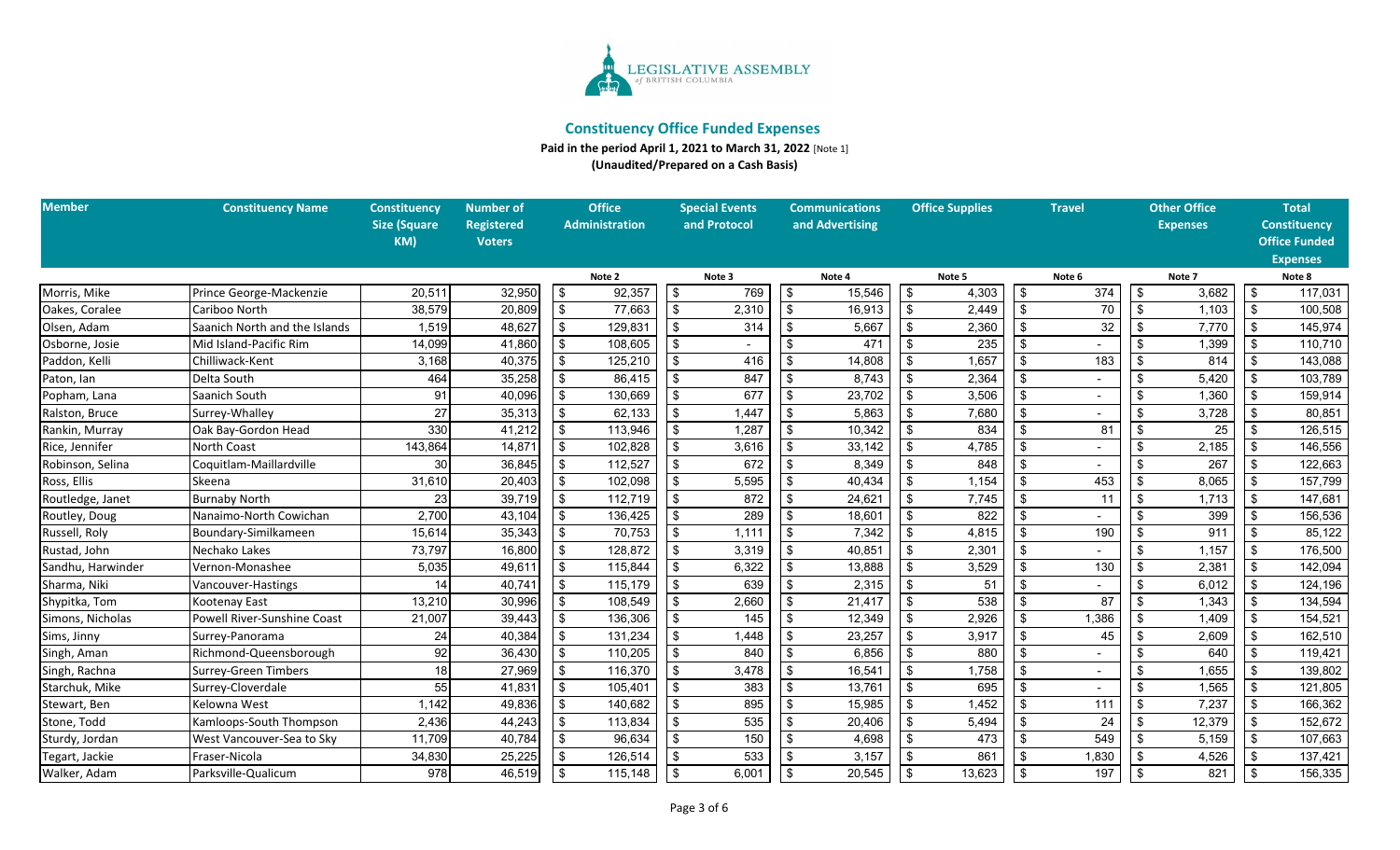

**Paid in the period April 1, 2021 to March 31, 2022** [Note 1]

**(Unaudited/Prepared on a Cash Basis)**

| <b>Member</b>       | <b>Constituency Name</b>     | <b>Office</b><br><b>Number of</b><br><b>Constituency</b><br><b>Size (Square</b><br><b>Administration</b><br>Registered<br>KM)<br><b>Voters</b> |        | <b>Special Events</b><br>and Protocol | <b>Communications</b><br>and Advertising |         |  | <b>Office Supplies</b> | <b>Travel</b> |         | Other Office<br><b>Expenses</b> | <b>Total</b><br><b>Constituency</b><br><b>Office Funded</b><br><b>Expenses</b> |         |  |            |
|---------------------|------------------------------|------------------------------------------------------------------------------------------------------------------------------------------------|--------|---------------------------------------|------------------------------------------|---------|--|------------------------|---------------|---------|---------------------------------|--------------------------------------------------------------------------------|---------|--|------------|
|                     |                              |                                                                                                                                                |        | Note 2                                |                                          | Note 3  |  | Note 4                 |               | Note 5  |                                 | Note 6                                                                         | Note 7  |  | Note 8     |
| Wat, Teresa         | <b>Richmond North Centre</b> | 440                                                                                                                                            | 33,064 | 126,513                               |                                          | 1,348   |  | 13,114                 |               | 4,298   |                                 | 20                                                                             | 40      |  | 145,333    |
| Whiteside, Jennifer | New Westminster              |                                                                                                                                                | 44,052 | 105,271                               |                                          | 1,904   |  | 19,604                 |               | 10,487  |                                 |                                                                                | 3,307   |  | 140,573    |
| Wilkinson, Andrew   | Vancouver-Quilchena          |                                                                                                                                                | 35,893 | 77,511                                |                                          |         |  | 13,500                 |               | 3,035   |                                 | 39                                                                             | 2,269   |  | 96,354     |
| Yao, Henry          | <b>Richmond South Centre</b> |                                                                                                                                                | 30,794 | 105,241                               |                                          | 183     |  | 5,651                  |               | 423     |                                 | 17'                                                                            | 480     |  | 112,149    |
|                     | <b>Total</b>                 |                                                                                                                                                |        | 9,735,601                             |                                          | 109.705 |  | 1,184,700              |               | 269,134 |                                 | 17,964                                                                         | 265,081 |  | 11,582,185 |

*The accompanying notes form an integral part of this report.*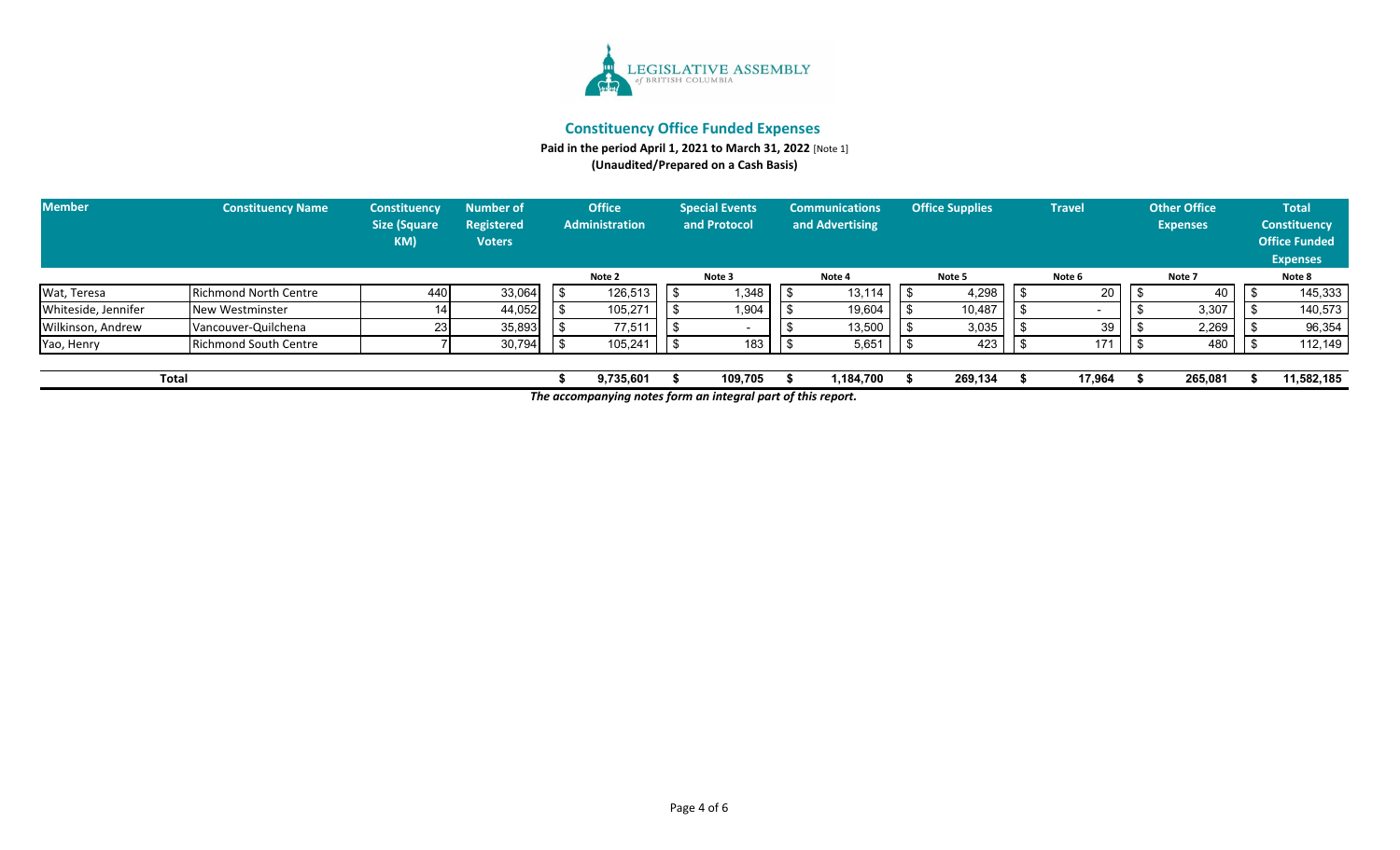

## **Constituency Office Funded Expenses Paid in the period April 1, 2021 to March 31, 2022 [Note 1] ACCOMPANYING NOTES**

### **Constituency Office Funding**

Members of the Legislative Assembly are provided with an annual budget to cover the costs associated with operating and staffing constituency offices. The annual constituency office allowance budget is \$145,900 and is pro-rated in election years. The annual constituency office allowance is adjusted annually based on the change in the BC Consumer Price Index (BC CPI).

In addition, constituency offices in non-urban ridings are provided with an annual travel allowance to cover costs incurred by office staff while travelling on a Member's behalf within the constituency. This allowance is intended to cover travel expenses, such as mileage, taxis, hotels, and meals. Constituency assistants in urban ridings are reimbursed for out-of-pocket work-related travel expenses from the constituency office allowance.

After a provincial general election or by-election, new Members and returning Members are provided with one time start-up funding in the amount of \$2,000 and \$1,000, respectively, in order to cover costs associated with setting up a constituency office.

The constituency office allowance amounts are reported on a cash basis, and constituency offices have the ability to carry-forward unspent balances from prior years. As a result, some offices may report amounts in excess of the annual allowances. Former Members have to return any remaining unused funds to the Legislative Assembly. Notes 2 through 7 provide definitions for each of the expense categories listed in the report. Information on constituency office funding and expenses can be found in the Members' Guide to Policy and Resources website at http://members.leg.bc.ca.

#### **Constituency Office Expenses**

The information contained in this report refers only to those constituency office expenses paid for using the annual constituency allowance of \$145,900, the annual in-constituency travel allowance, and the start-up allowance.

Some constituency office expenses are paid from a central budget and are not included in this report. These expenses include the rental of constituency office space and other constituency office expenses, such as insurance, telecommunications, photocopier charges, basic internet, cable services, personalized stationery and supplies, and the constituency office portion of certain benefits for constituency assistants (e.g. employment insurance, Canada Pension Plan and public service pension). The Legislative Assembly also provides each Member with computers, telecommunications, and photocopier equipment for their constituency office. Equipment is upgraded after each general election. Total constituency office related expenses paid from the central budget, for the period April 1, 2021 to March 31, 2022, was \$7.9 million.